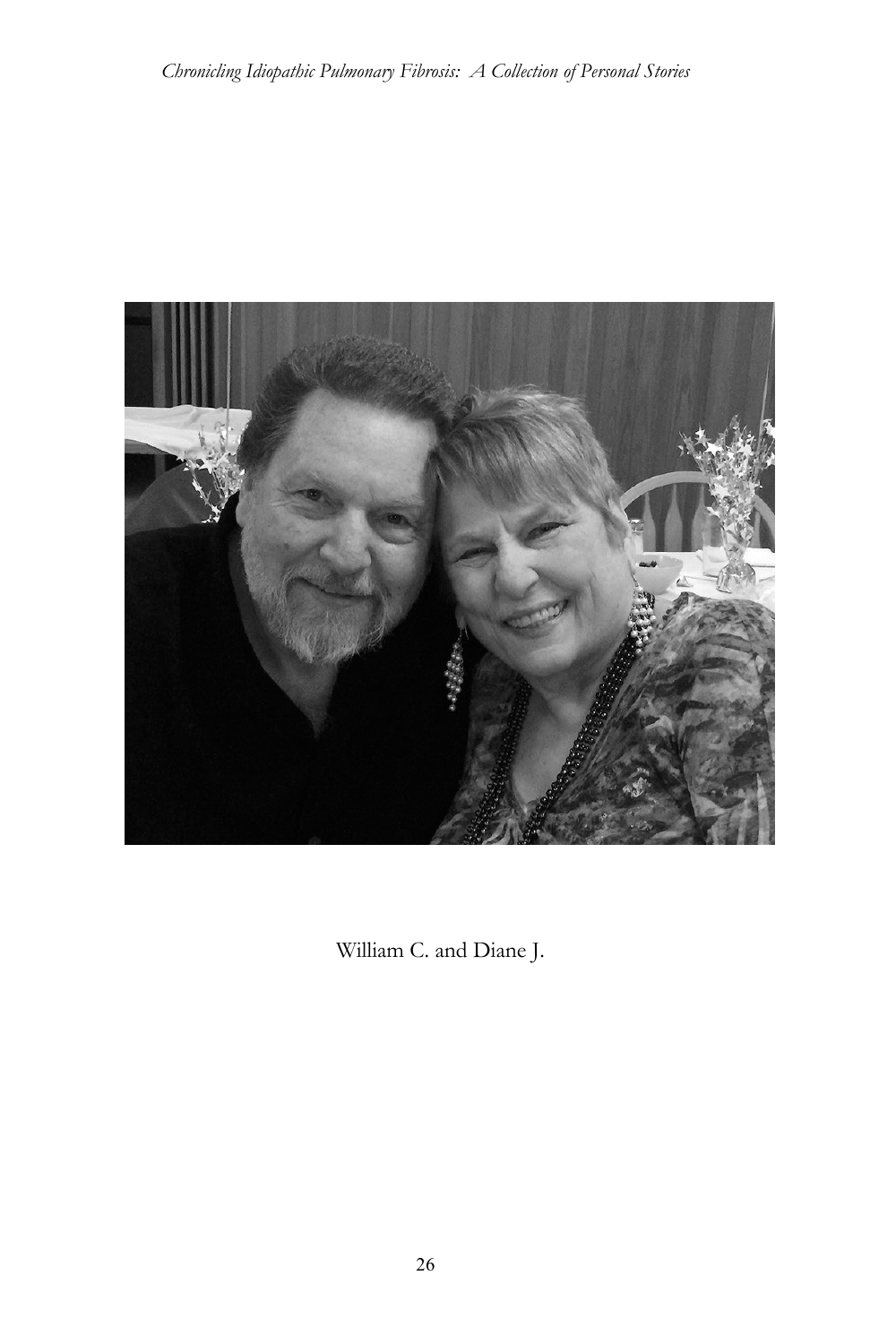## *Chapter 7*

## **Idiopathic Pulmonary Fibrosis & Me**

by Diane J.

Hello, my name is Diane, and I was diagnosed with idiopathic pulmonary fibrosis (IPF) in 2004. Yes! I said 2004. My family doctor sent me for a chest x-ray after having laryngitis for three months. I knew I was in trouble when the x-ray technician came out and told me to call my doctor the next morning for results.

My family doctor sent me to a local pulmonologist who had me do a hall walk and spirometry tests, along with a thorough physical exam. Afterwards, he was sorry to tell me that I had idiopathic pulmonary fibrosis. Then he called a friend of his, Dr. F. at the University of Michigan in Ann Arbor, and asked him to take me as a patient. I made an appointment for as soon as possible. Needless to say, I was very distressed. My father had died of IPF in 1990, so I knew the outcome.

After getting home and pulling up IPF on the computer and seeing the prognosis of a three to five year life expectancy, I was deeply depressed. I saw Dr. F. the next morning while I was in the hospital for a bronchial lavage. It was inconclusive, so I was scheduled for a lung biopsy. The biopsy confirmed my diagnosis of IPF.

My next step was to start in with research studies. I was determined to fight with all my strength. With the help and encouragement of the staff, I began my journey.

First, I had injections three times a week. Then, when that was not feasible, we went to a double-blind research study of a new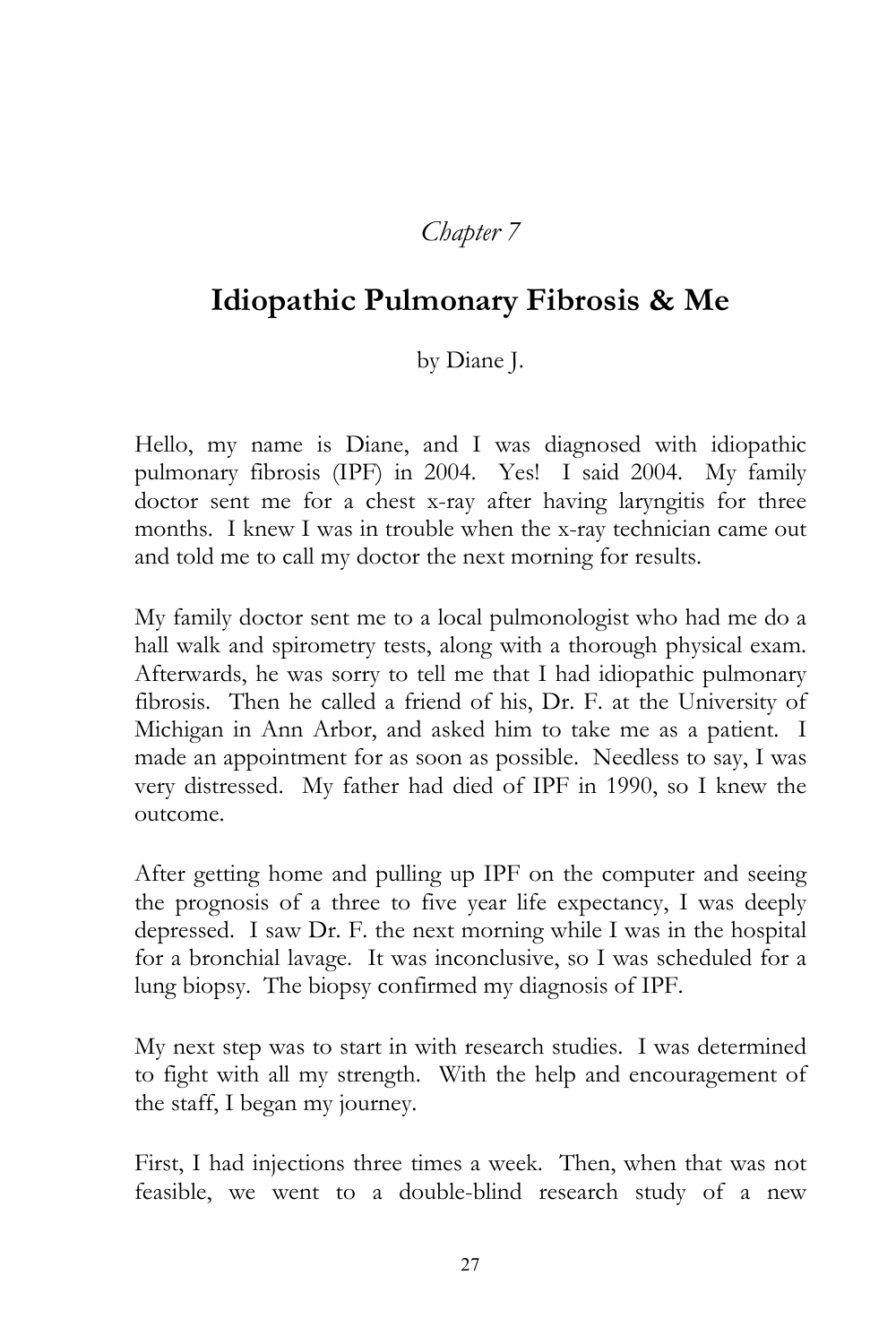medication. Then in 2008 I began receiving the new medication for real, and I took it for some 250 or so weeks.

Most of that time I was not on oxygen until 2013 when I had a sudden medical problem. I was on oxygen in the hospital, and I have been ever since. I have had great support from the staff and, of course, from my family and friends - and lots of prayers along the way.